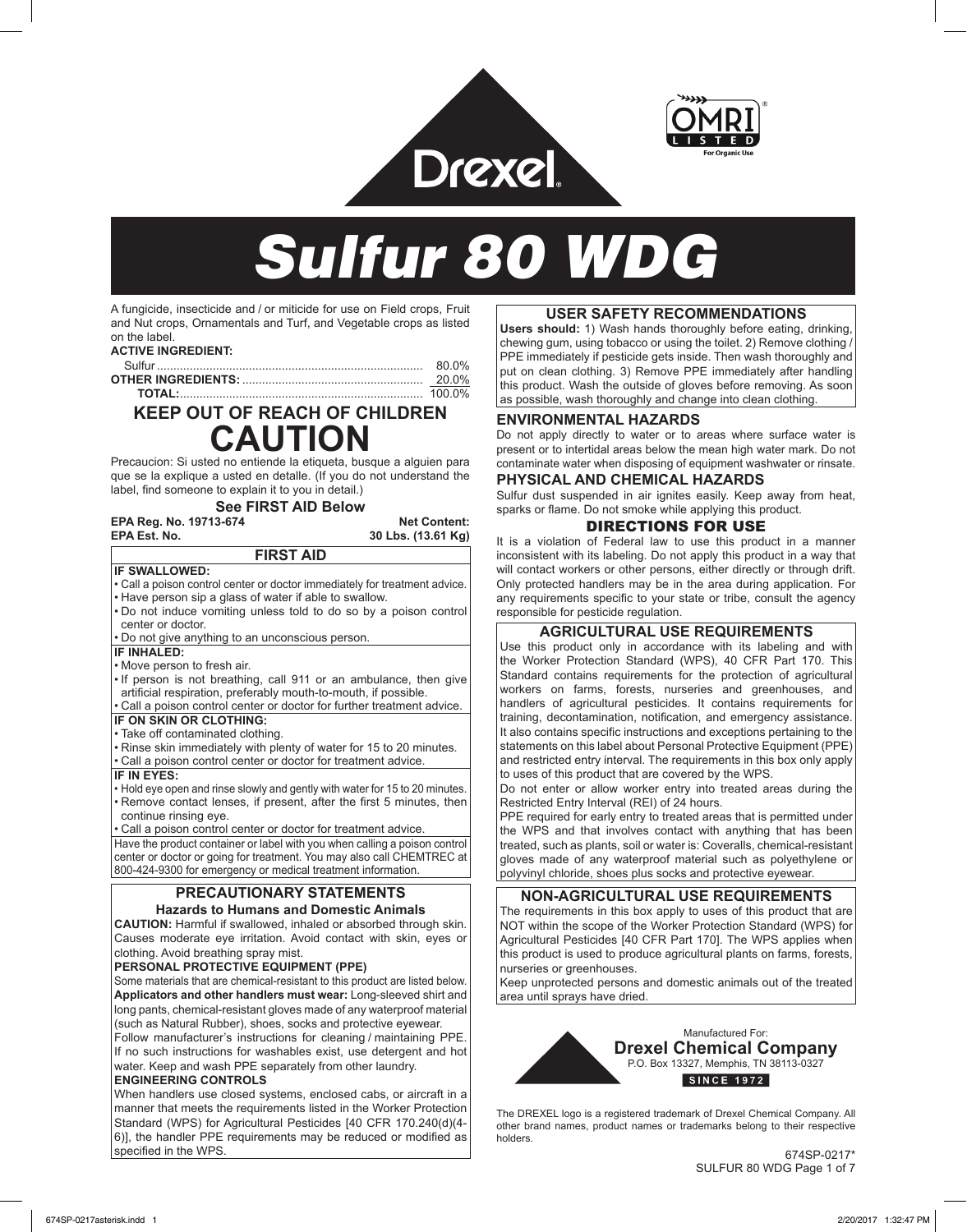### **PRODUCT INFORMATION**

Sulfur may damage some crops under certain climatic conditions, such as when temperature is high. Crops grown in greenhouses may be much more sensitive to sulfur injury, so use the lowest labeled rate when using the product on a certain crop for the first time. If no crop injury is observed following treatment, then the application rate may be increased if needed.

Spreaders / stickers are not required for use with this product. If spreaders / stickers are used with this product, foliar injury may be enhanced under high temperatures.

When growing crops for processing, consult the processor before applying this product.

**Use Restrictions:** Do not use on any crop unless sulfur has been shown to be safe in your locality. Do not allow spray to drift into sulfursensitive crops such as Apricots, Cranberries, D'Anjou pears and Spinach and during the growing season. Do not apply this product if temperature will exceed 90°F within the three days following spraying due to the risk of crop injury. Do not use within two weeks of an oil spray treatment except for dormant, delayed-dormant or post-harvest applications with suitable oil. For Citrus, do not apply within 21 days of an oil spray.

**Note:** The application rates specified for each crop are the maximum that can be applied. These amounts may be reduced if experience or local practice indicates that lesser amounts may be effective. Consult State Agriculture Experiment Station or State Extension Service Specialist for lower rates recommended in your local area.

**IMPORTANT:** In order to obtain effective Mite and disease control, both the upper and lower sides of plant foliage and fruit must be thoroughly covered by spray solution of this product. Poor spray coverage will result in poor Mite and disease control.

### **NUTRIENT USE**

Product applications will provide sulfur needed to meet the plant's nutrient requirements and should be considered for use in total nutrient applications. This product can be used as a micronutrient supplement when applied on the foliage or soil to the crops listed on this label. Consult your State Agricultural Experiment Station or Extension Specialist for advice in selecting treatments that best fit local conditions.

### **APPLICATION INSTRUCTIONS**

Apply the specified rate of this product with water as indicated below unless otherwise directed in the *"CROPS"* section.

### **Air Application**

• Orchards: Use no less than 10 gallons of water per acre.

• All Other Applications: Apply in 3 to 20 gallons of water per acre.

### **Ground Application (Concentrate)**

• Orchards: Apply in 20 to 100 gallons of water per acre.

• All Other Applications: Use no less than 5 gallons of water per acre. **Ground Application (Dilute)**

• Orchards: Apply 100 to 800 gallons of water per acre.

• All Other Applications: Apply in 20 to 60 gallons of water per acre.

# **Chemigation Instructions**

Apply this product only through one or more of the following types of systems: sprinkler including center pivot, lateral move, end tow, side (wheel) roll, traveler, big gun, solid set, or hand move irrigation system(s). Do not apply this product through any other type of irrigation system.

**Use Precautions:** Corrosion of aluminum and carbon / galvanized steel irrigation sprinkler systems may be experienced with the use of sulfur fungicides. The end-user assumes all responsibility for use of this product through such systems. If the user elects to apply this product through such systems, it is essential that all application equipment containing this product be thoroughly flushed with clean water after each day's use. Continue to operate system with clean water until all products has cleared the last sprinkler head.

Crop injury or lack of effectiveness can result from non-uniform distribution of treated water. If you have questions about calibration, you should contact State Extension Service specialists, equipment manufacturers or other experts. Do not connect an irrigation system (including greenhouse systems) used for pesticide application to a public water system unless the pesticide label-prescribed safety devices for public water systems are in place. A person knowledgeable of the chemigation system and responsible for its operation or under the supervision of the responsible person, shall shut the system down and make necessary adjustments should the need arise.

### **A.Center Pivot, Traveler, Big Gun, Motorized Lateral Move, End Tow, and Side (Wheel) Roll Irrigation Equipment:** Operate system and injection equipment at normal pressures recommended by the manufacturer of injection equipment used. Fill tank or injection equipment with water. Operate system for one complete circle for center pivot or one complete run for the other recommended equipment, measuring time required, amount of water injected, and acreage contained in circle or run. Mix the specified amount of product for acreage to be covered into same amount of water used during calibration and inject into system continuously for one revolution or run, but continue to operate irrigation system until the product has been cleared from last sprinkler head. Spray mixture in the chemical supply tank must be agitated at all times, otherwise settling and uneven application may occur.

**B.Solid Set and Hand Move Irrigation Equipment:** Determine acreage covered by sprinkler. Fill tank of injection equipment with water and adjust flow to use contents over a 30 to 45 minute period. Mix desired amount of product for acreage to be covered into quantity of water used during calibration and operate entire system at normal pressures recommended by the manufacturer of injection equipment used for amount of time established during calibration. Provide constant mechanical agitation in the mix tank to insure that the product will remain in suspension during the injection cycle. This product can be injected at the beginning or end of the irrigation cycle or as a separate application. Stop injection equipment after treatment is completed and continue to operate irrigation system until pesticide is cleared from last sprinkler head.

### **Safety Devices**

(1) The systems designated above must contain a functional check valve, vacuum relief valve, and low pressure drain appropriately located on the irrigation pipeline to prevent water source contamination from backflow. (2) All pesticide injection pipelines must contain a functional, automatic, quick-closing check valve to prevent the flow of fluid back toward the injection pump. (3) The pesticide injection pipeline must also contain a functional, normally closed, solenoid-operated valve located on the intake side of the injection pump and connected to the system interlock to prevent fluid from being withdrawn from the supply tank when the irrigation system is either automatically or manually shut down. (4) The system must contain functional interlocking controls to automatically shut off the pesticide injection pump when the water pump motor stops. (5) The irrigation line or water pump must include a functional pressure switch which will stop the water pump motor when the water pressure decreases to the point where pesticide distribution is adversely affected. (6) Systems must use a metering pump, such as a positive displacement injection pump (e.g., diaphragm pump) effectively designed and constructed of materials that are compatible with pesticides and capable of being fitted with a system interlock. (7) Do not apply when wind speed favors drift beyond the area intended for treatment.

### **Systems Connected to Public Water Systems**

Public water systems means a system for the provision to the public of piped water for human consumption if such system has at least 15 service connections or regularly serves an average of at least 25 individuals daily at least 60 days out of the year.

Chemigation systems connected to public water systems must contain a functional, reduced-pressure zone, backflow preventer (RPZ) or the functional equivalent in the water supply line upstream from the point of pesticide introduction. As an option to the RPZ, the water from the public water system should be discharged into a reservoir tank prior to pesticide introduction. There shall be a complete physical break (air gap) between the outlet end of the fill pipe and the top or overflow rim of the reservoir tank of at least twice the inside diameter of the fill pipe. The system must contain functional interlocking controls to automatically shut off the pesticide injection pump when the water pump motor stops or, in cases where there is no water pump, when the water pressure decreases to the point where pesticide distribution is adversely affected.

For additional instructions on safety precautions refer to statements (2), (3), (4), (6), and (7) in the section on *"SAFETY DEVICES"*.

### **TANK-MIXTURES**

This product is compatible with liquid fertilizers, most Bordeaux mixture, copper fungicides and other fungicides, insecticides, acaricides and herbicides. Avoid application in conjunction with highly alkaline fertilizers such as aqueous ammonia as it may cause degradation of the pesticide resulting in reduced performance. Do not mix with any product which contains a prohibition on tank-mixing. Follow the most restrictive labeling of any tank-mix partner.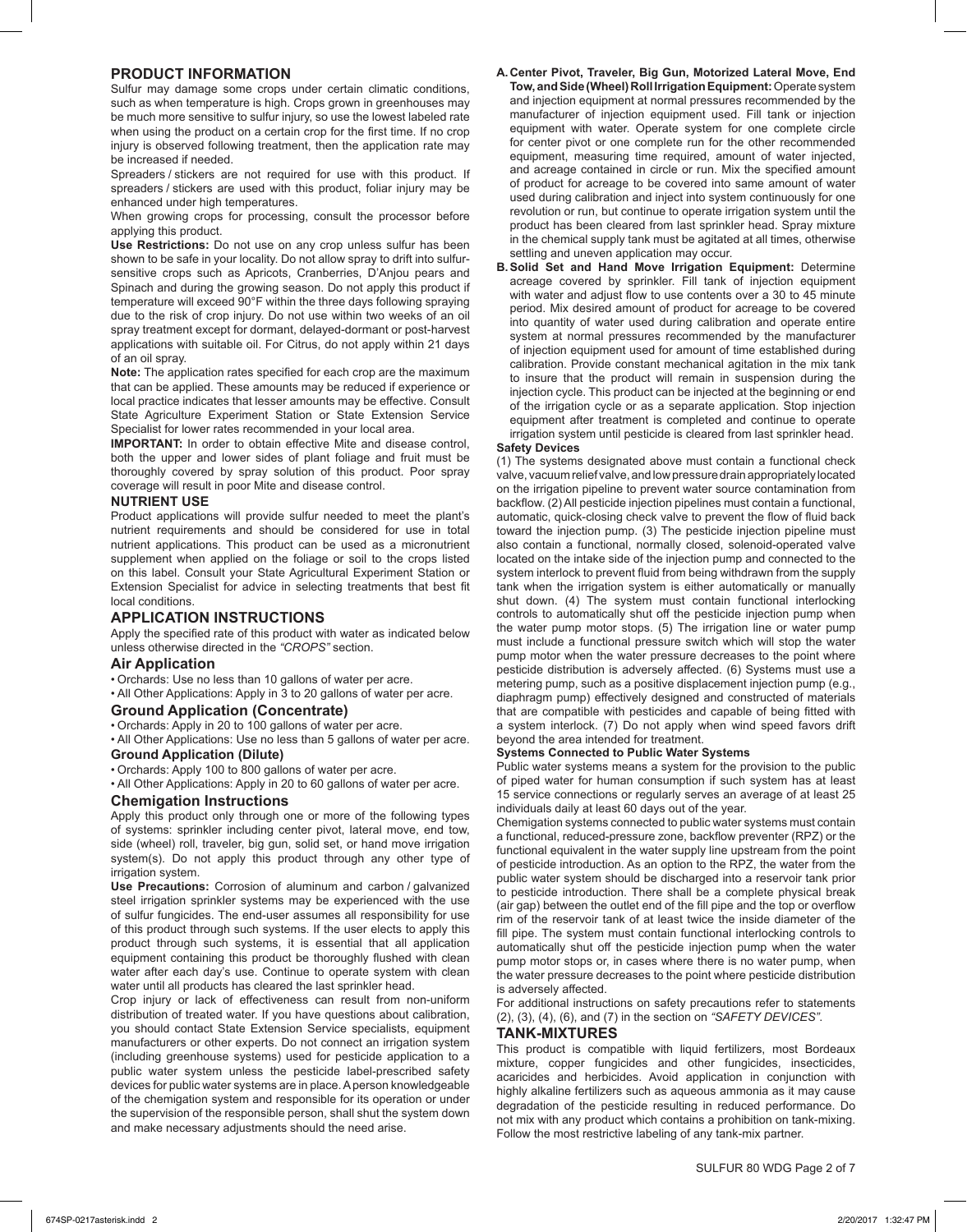# **CROPS**

|                               |                             | This           |                                            |
|-------------------------------|-----------------------------|----------------|--------------------------------------------|
| Crop                          | Disease/Pest                | <b>Product</b> | <b>Use Instructions</b>                    |
|                               |                             | (Lbs.1)        |                                            |
|                               |                             | Acre)          |                                            |
| Alfalfa                       | Lygus                       | 12 to 25       | Apply throughout the                       |
| (including                    | (suppression),              |                | season as necessary.                       |
| Seed Alfalfa)                 | Mites (Pacific,             |                |                                            |
|                               | Strawberry/                 |                |                                            |
|                               | Atlantic, Red               |                |                                            |
|                               | spider)                     |                |                                            |
| Almonds                       | Brown rot.<br>Blossom and   | 10 to 30       | Apply at dormant<br>through harvest alone  |
|                               | twig blight, Leaf           |                | or in tank-mixture                         |
|                               | spot, Powdery               |                | with other fungicides                      |
|                               | mildew, Rust,               |                | and/or miticides.                          |
|                               | Scab, Mites                 |                | Repeat at 7 to 10                          |
|                               | (Almond, Brown,             |                | day intervals or as                        |
|                               | European                    |                | needed.                                    |
|                               | red, Flat,                  |                |                                            |
|                               | Pacific, Red                |                |                                            |
|                               | spider, Silver,             |                |                                            |
|                               | Strawberry/                 |                |                                            |
|                               | Atlantic, Two-              |                |                                            |
|                               | spotted)                    |                |                                            |
| Apples                        | Powdery<br>mildew, Scab,    | 10 to 20       | Apply at pre-<br>bloom and petal           |
|                               | Mites (Blister,             |                | fall and with cover                        |
|                               | European red,               |                | sprays throughout                          |
|                               | Red spider,                 |                | the season. Use                            |
|                               | Silver. Two-                |                | <b>Restriction: DO NOT</b>                 |
|                               | spotted)                    |                | apply to sensitive                         |
|                               |                             |                | Apple varieties (i.e.,                     |
|                               |                             |                | Cox orange, Ontario).                      |
| Apples                        | Pear psylla,                | 10 to 20       | Apply with a suitable                      |
| (Dormant,                     | Mites (Blister,             |                | spray oil post-harvest                     |
| Delayed-                      | Red spider,                 |                | and during the                             |
| dormant or<br>Post-harvest)   | Two-spotted)                |                | dormant periods of<br>bud development.     |
| Artichoke (All                | Leaf spot,                  | 10 to 30       | Begin application                          |
| varieties)                    | Powdery mildew              |                | when disease first                         |
|                               |                             |                | appears. Repeat at 7                       |
|                               |                             |                | to 10 day intervals.                       |
| Asparagus                     | Rust, Mites                 | 10 to 30       | Apply after cutting.                       |
|                               |                             |                | Irrigate and cultivate                     |
|                               |                             |                | before applying.                           |
|                               |                             |                | Repeat at 7 to 10 day                      |
|                               |                             |                | intervals through the                      |
| Avocados                      | Brown mite                  | 8 to 30        | fern growth season.<br>Apply as needed.    |
| Bananas                       | Mites                       | 10 to 30       | Apply as needed.                           |
| Beans                         | Leaf spot,                  | 3 to 10        | Apply at early leaf                        |
|                               | Powdery                     |                | stage. Repeat at 10                        |
|                               | mildew, Rust,               |                | to 14 day intervals                        |
|                               | Red spider                  |                | or as needed and                           |
|                               | mites                       |                | immediately after rain.                    |
| Beets (Table)                 | Powdery                     | 3 to 5         | Apply as soon as                           |
|                               | mildew, Red                 |                | symptoms appear                            |
|                               | spider mites                |                | and every 2 to 3                           |
|                               |                             |                | weeks as needed.                           |
| Blackberries,<br>Blueberries, | Powdery mildew              | 6 to 15        | Begin application                          |
| Boysenberries,                |                             |                | when new shoots<br>are 6 inches long       |
| Currants,                     |                             |                | and before blossoms                        |
| Dewberries,                   |                             |                | open. Continue at 10                       |
| Gooseberries,                 |                             |                | day intervals or as                        |
| Huckleberries,                |                             |                | needed.                                    |
| Loganberries                  |                             |                |                                            |
| Broccoli,<br><b>Brussels</b>  | Powdery<br>mildew, Septoria | 3 to 10        | Begin applications<br>in early leaf stage. |
| sprouts,                      | leaf spot, Rust,            |                | Repeat every 10                            |
| Cabbage,                      | Red spider                  |                | to 14 days or as                           |
| Cauliflower,                  | mites                       |                | needed.                                    |
| Kohlrabi                      |                             |                |                                            |
|                               |                             |                | (Continued)                                |

| (Cont.)                                                                          |                                                                                                      |                                                              |                                                                                                                                                                                                                                                            |
|----------------------------------------------------------------------------------|------------------------------------------------------------------------------------------------------|--------------------------------------------------------------|------------------------------------------------------------------------------------------------------------------------------------------------------------------------------------------------------------------------------------------------------------|
| Crop                                                                             | <b>Disease/Pest</b>                                                                                  | <b>This</b><br><b>Product</b><br>(Lbs.1)<br>Acre)            | <b>Use Instructions</b>                                                                                                                                                                                                                                    |
| Carrots                                                                          | Powdery<br>mildew, Petrobia<br>mite                                                                  | 3 to 10                                                      | Apply at early leaf<br>stage. Repeat<br>every 14 days or as<br>needed.                                                                                                                                                                                     |
| Celery, Chard,<br>Endive,<br>Escarole,<br>Salsify, Swiss<br>chard.               | Powdery<br>mildew, Rust,<br>Red spider<br>mites                                                      | 4 to 10                                                      | Apply beginning at<br>the early leaf stage.<br>Repeat application<br>every 10 to 14 days<br>as needed.                                                                                                                                                     |
| Cereals:<br>Barley, Corn,<br>Oat, Rice<br>(Except CA),<br>Rye, Sorghum,<br>Wheat | Powdery<br>mildew, Mites<br>(Atlantic, Banks<br>grass, Pacific,<br>Red spider,<br>Two-Spotted)       | 6 to 15                                                      | Apply when pest or<br>disease pressure is<br>imminent. Repeat<br>applications as<br>necessary.                                                                                                                                                             |
| Citrus                                                                           | Mites (Broad,<br>Bud, Citrus rust,<br>Flat, Red spider,<br>Silver, Six-<br>spotted, Yuma),<br>Thrips | 8 to 20                                                      | Apply as needed.<br>Use Restriction: DO<br>NOT apply within 21<br>days of an oil spray.                                                                                                                                                                    |
| Clover                                                                           | Powdery<br>mildew, Mites                                                                             | $2$ to $9$                                                   | Apply as needed.                                                                                                                                                                                                                                           |
| Cotton                                                                           | Mites (Atlantic,<br>Red spider,<br>Two-Spotted)                                                      | 3 to 10                                                      | Apply throughout the<br>season as necessary.                                                                                                                                                                                                               |
| Cowpeas                                                                          | Rust                                                                                                 | $2$ to $9$                                                   | Apply as soon as<br>seedlings emerge.<br>Repeat at 7 to 10 day<br>intervals as needed.                                                                                                                                                                     |
| Cucumbers                                                                        | Powdery mildew                                                                                       | 2 to 10                                                      | Apply when disease<br>first appears and<br>repeat as necessary.<br><b>Use Restriction:</b><br>DO NOT apply more<br>than 2 lbs. of this<br>product per acre per<br>application when<br>temperatures exceed<br>95°F.                                         |
| Dates                                                                            | Banks grass<br>mites                                                                                 | 4 to 30                                                      | Apply in sufficient<br>water to provide<br>thorough coverage<br>of the clusters. Apply<br>every 14 days or as<br>needed.                                                                                                                                   |
| Eggplant                                                                         | Powdery mildew                                                                                       | $2$ to 6                                                     | <b>Begin application</b><br>when first true leaves<br>appear. Repeat at<br>weekly intervals or as<br>needed.                                                                                                                                               |
| Figs                                                                             | Mites (including<br>Fig rust mite,<br>Eriophyid)                                                     | 4 to 6<br>(Dilute)<br>15 to 30<br>(Concentrate<br>or by Air) | Apply 4 to 6 lbs. per<br>acre in minimum<br>100 gals. of water as<br>dilute application or<br>15 to 30 lbs. per acre<br>as air or concentrate<br>application. Begin<br>applications in April<br>and continue on a 3<br>to 4 week schedule<br>through June. |
| Flax                                                                             | Powdery mildew                                                                                       | $2$ to $9$                                                   | Apply at first sign of<br>disease. Repeat at 7<br>to 10 day intervals or<br>as needed.                                                                                                                                                                     |
|                                                                                  |                                                                                                      |                                                              | (Continued)                                                                                                                                                                                                                                                |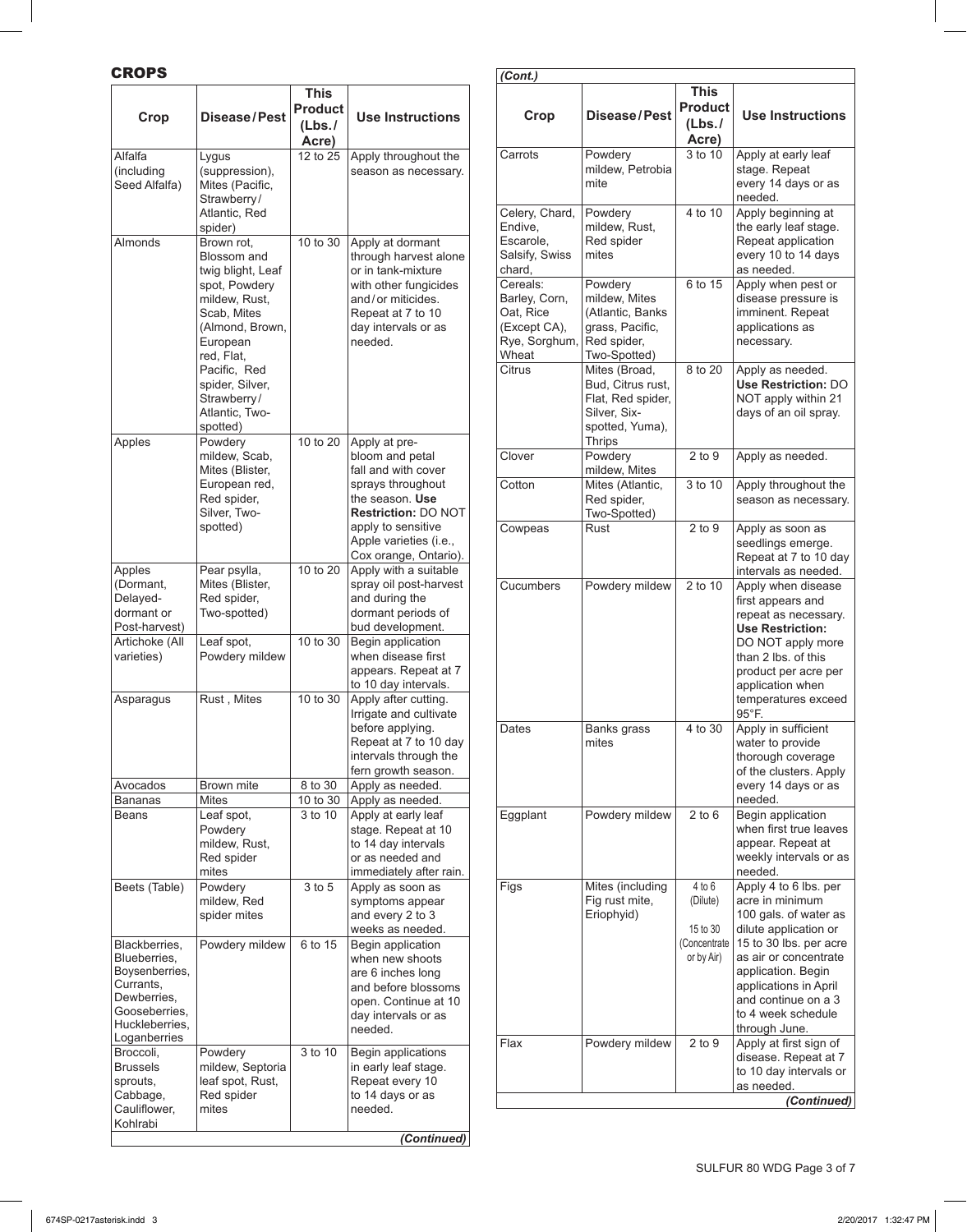| (Cont.)                                                                                                                             |                                                                                      |                                          |                                                                                                                                                                                                                                                                                                                                                                                |
|-------------------------------------------------------------------------------------------------------------------------------------|--------------------------------------------------------------------------------------|------------------------------------------|--------------------------------------------------------------------------------------------------------------------------------------------------------------------------------------------------------------------------------------------------------------------------------------------------------------------------------------------------------------------------------|
| Crop                                                                                                                                | Disease/Pest                                                                         | <b>This</b><br><b>Product</b><br>(Lbs.1) | <b>Use Instructions</b>                                                                                                                                                                                                                                                                                                                                                        |
| Forage<br>Grasses:<br>(including<br>Bermuda,<br>Bluegrass,<br>Bromegrass,<br>Fescues,<br>Orchard grass,<br>Sudan grass,<br>Timothy) | Mites (including<br>Banks grass)                                                     | Acre)<br>5 to 10                         | Apply at first sign<br>of pest. Continue<br>application at 7<br>day intervals or as<br>needed. Addition of<br>adjuvant can increase<br>the chance of injury.<br>For aerial applications,<br>use the specified<br>rate in a minimum<br>of 3 gals. of water<br>per acre. For ground<br>applications, use the<br>specified rate in a<br>minimum of 20 gals. of<br>water per acre. |
| Grass hay<br>(Except CA)                                                                                                            | Mites (Clover,<br>Winter grain)<br>(Suppression)                                     | 10 to 25                                 | Apply when Mites are<br>present from late Fall<br>to mid-Spring. Repeat<br>as needed.                                                                                                                                                                                                                                                                                          |
| Grass seed<br>crops                                                                                                                 | Rust, Powdery<br>mildew, Mites                                                       | 3 to 5                                   | Apply when Mites<br>appear. Repeat at 7<br>to 10 day intervals.<br>Tank-mix with a<br>triazole fungicide for<br>Rust control.                                                                                                                                                                                                                                                  |
| Grapes                                                                                                                              | Phomopsis,<br>Powdery<br>mildew, Mites<br>(Blister, Bud,<br>Red spider)              | 2 to 10                                  | Begin application<br>at late dormant or<br>with Cutworm spray<br>(early sprout). Apply<br>throughout the<br>season at 7 to 14<br>day intervals or as<br>needed. Thorough<br>coverage is required.<br>Note: Use with<br>precaution on Concord<br>or Labrusca type and<br>other sulfur sensitive<br>cultivars as injury can<br>occur after bloom.                                |
| Greens: Beets. Powdery<br>Collards,<br>Kale, Mustard,<br>Turnip                                                                     | mildew, Septoria<br>leaf spot, Rust,<br>Red spider<br>mites                          | 3 to 10                                  | Apply at early leaf<br>stage. Repeat every<br>10 to 14 days or as<br>needed.                                                                                                                                                                                                                                                                                                   |
| Hops                                                                                                                                | Red spider<br>mites                                                                  | $2$ to $6$                               | Begin application<br>at early leaf stage.<br>Repeat as needed.                                                                                                                                                                                                                                                                                                                 |
| Horseradish                                                                                                                         | Powdery<br>mildew, Rust,<br>Septoria leaf<br>spot, Red spider<br>mites               | 3 to 10                                  | Apply at early leaf<br>stage. Repeat every<br>10 to 14 days or as<br>needed.                                                                                                                                                                                                                                                                                                   |
| Lettuce (Head,<br>Leaf)                                                                                                             | Powdery<br>mildew, Rust,<br>Red spider<br>mites                                      | $5$ to $10$                              | Apply at early leaf<br>stage. Repeat<br>every 14 days or as<br>needed. Thorough<br>coverage is required.                                                                                                                                                                                                                                                                       |
| Macadamia                                                                                                                           | Mites (Almond,<br>Broad,<br>European red,<br>Pacific Red<br>spider, Two-<br>spotted) | 10 to 20                                 | Apply throughout the<br>season as needed.                                                                                                                                                                                                                                                                                                                                      |
| Mangoes                                                                                                                             | Powdery mildew                                                                       | 10 to 30                                 | Begin application<br>before bloom. Repeat<br>at bloom, after fruit<br>set and 3 weeks later<br>or as needed.<br>(Continued)                                                                                                                                                                                                                                                    |

|                                                 | (Cont.)                                                                                                                                                 |                                                   |                                                                                                                                                                                                                                                                                                                                                                                                                                                                        |  |
|-------------------------------------------------|---------------------------------------------------------------------------------------------------------------------------------------------------------|---------------------------------------------------|------------------------------------------------------------------------------------------------------------------------------------------------------------------------------------------------------------------------------------------------------------------------------------------------------------------------------------------------------------------------------------------------------------------------------------------------------------------------|--|
| Crop                                            | Disease/Pest                                                                                                                                            | <b>This</b><br><b>Product</b><br>(Lbs.1)<br>Acre) | <b>Use Instructions</b>                                                                                                                                                                                                                                                                                                                                                                                                                                                |  |
| Melons                                          | Powdery mildew                                                                                                                                          | 5 to 25                                           | Apply when disease<br>first appears. Repeat<br>as needed. Note:<br>Sulfur can injure<br>plants especially<br>when temperature<br>reaches 90°F. Use<br><b>Restriction: DO</b><br>NOT use on sulfur-<br>sensitive varieties of<br>Melons.                                                                                                                                                                                                                                |  |
| Okra                                            | Leaf spot<br>(including<br>Septoria),<br>Powdery<br>mildew, Mites<br>(Broad, Red<br>spider)                                                             | 3 to 10                                           | Apply at early leaf<br>stage. Repeat<br>every 14 days or as<br>needed.                                                                                                                                                                                                                                                                                                                                                                                                 |  |
| Olives                                          | Olive mites                                                                                                                                             | 4 to 30                                           | Apply as needed.                                                                                                                                                                                                                                                                                                                                                                                                                                                       |  |
| Onions (Dry,<br>Green), Dry<br>shallots, Garlic | Powdery<br>mildew, Petrobia<br>mite                                                                                                                     | $3$ to $10$                                       | Apply when disease<br>first appears. Repeat<br>as needed.                                                                                                                                                                                                                                                                                                                                                                                                              |  |
| Papaya                                          | <b>Mites</b>                                                                                                                                            | 10 to 30                                          | Apply when Mites first<br>appear and repeat<br>as needed. When<br>temperatures exceed<br>95°F, lower rates<br>and more frequent<br>applications are<br>advised in order to<br>avoid crop injury. May<br>be applied up to 24<br>hours prior to harvest.<br><b>Use Restrictions:</b><br>DO NOT apply in<br>combination with<br>emulsifiable pesticide<br>formulations to avoid<br>the potential for foliar<br>injury. DO NOT apply<br>within 2 weeks of an oil<br>spray. |  |
| Parsnips                                        | Powdery<br>mildew, Rust,<br>Septoria leaf<br>spot, Red spider<br>mites                                                                                  | 3 to 10                                           | Apply at early leaf<br>stage. Repeat every<br>10 to 14 days or as<br>needed.                                                                                                                                                                                                                                                                                                                                                                                           |  |
| Peanuts                                         | Leaf spot,<br>Powdery<br>mildew, Rust,<br>Mites (Red<br>spider, Two-<br>spotted)                                                                        | $3$ to $8$                                        | Apply at early leaf<br>stage. Repeat<br>applications as<br>needed.                                                                                                                                                                                                                                                                                                                                                                                                     |  |
| Peas                                            | Powdery<br>mildew, Septoria<br>leaf spot, Rust,<br>Red spider mite                                                                                      | 3 to 10                                           | Start application<br>at early leaf stage.<br>Repeat application<br>every 10 to 14 days or<br>immediately after rain.                                                                                                                                                                                                                                                                                                                                                   |  |
| Pecans                                          | Leaf spot,<br>Powdery<br>mildew, Sooty<br>mold, Mites<br>(Eriophyid<br>including Pecan<br>and Hickory,<br>Flat, Red spider,<br>Silver, Two-<br>spotted) | 5 to 20                                           | Apply throughout the<br>season as needed.<br><b>Note:</b> Some varieties<br>of Pecans are<br>sensitive to sulfur<br>sprays under certain<br>conditions. Use<br><b>Restriction: DO NOT</b><br>apply unless Pecan<br>varieties are known to<br>be tolerant of sulfur.<br>(Continued)                                                                                                                                                                                     |  |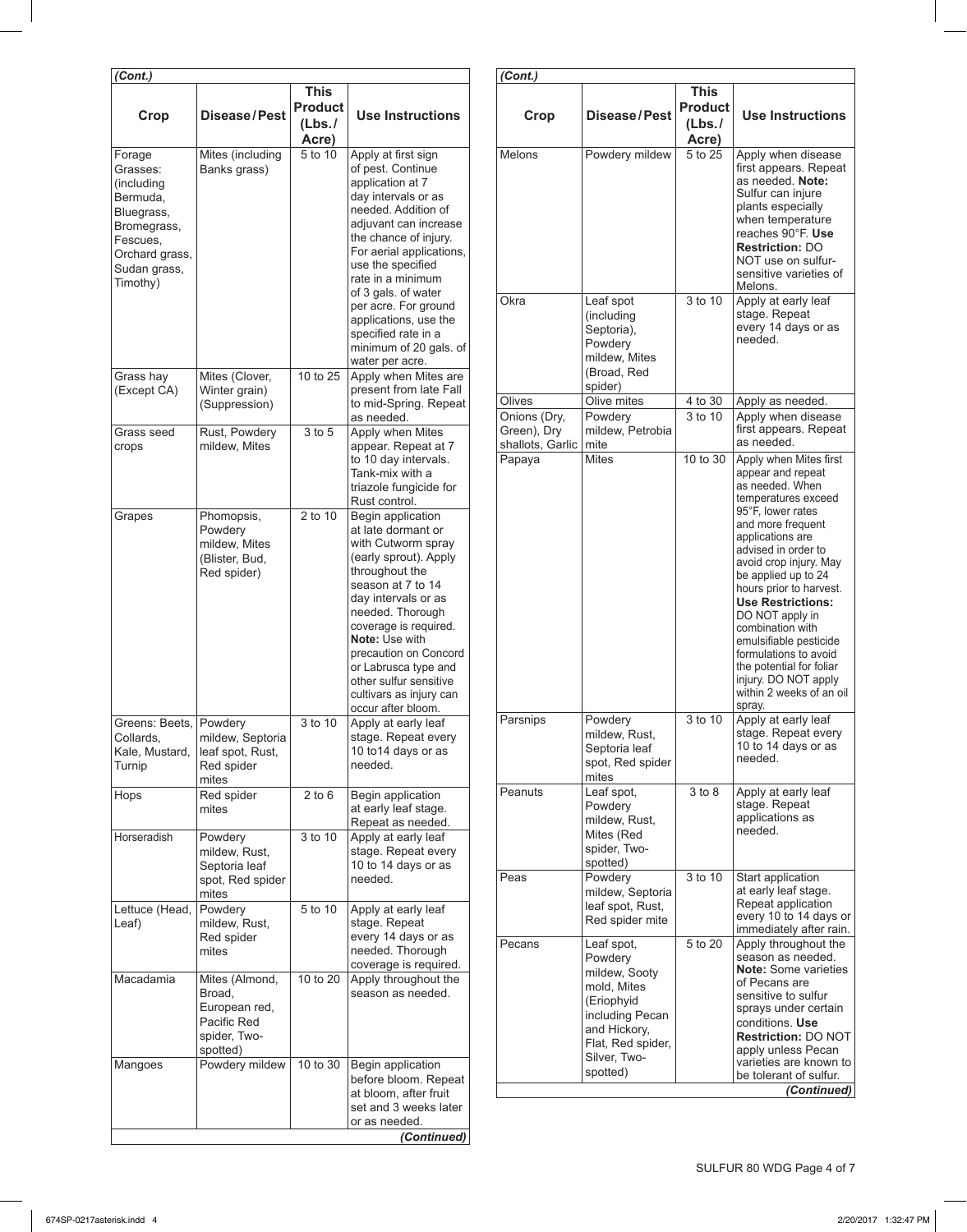| (Cont.)                                                       |                                                                                       |                                                   |                                                                                                                                                                                                                                                                                                                                          |  |
|---------------------------------------------------------------|---------------------------------------------------------------------------------------|---------------------------------------------------|------------------------------------------------------------------------------------------------------------------------------------------------------------------------------------------------------------------------------------------------------------------------------------------------------------------------------------------|--|
| Crop                                                          | Disease/Pest                                                                          | <b>This</b><br><b>Product</b><br>(Lbs.1)<br>Acre) | <b>Use Instructions</b>                                                                                                                                                                                                                                                                                                                  |  |
| Pears                                                         | Powdery<br>mildew, Scab,<br>Mites (Blister,<br>Red spider,<br>Two-spotted,<br>Silver) | 10 to 20                                          | Apply at pre-<br>bloom and petal<br>fall and with cover<br>sprays throughout<br>the season. Use<br><b>Restriction: DO</b><br>NOT apply to D'Anjou<br>pears during the<br>growing season.                                                                                                                                                 |  |
| Pears<br>(Dormant,<br>Delayed-<br>dormant or<br>Post-harvest) | Pear psylla,<br>Mites (Blister,<br>Red spider,<br>Two-spotted)                        | 10 to 20                                          | Apply with a suitable<br>spray oil post-harvest<br>and during the<br>dormant periods of<br>bud development.<br>Use Restriction: DO<br>NOT apply to sensitive<br>varieties of Pears (i.e.,<br>D'Anjou) except at<br>these stages.                                                                                                         |  |
| Peppermint,<br>Spearmint                                      | Powdery mildew                                                                        | $4$ to $6$                                        | Apply when Mint<br>is 5 to 6 inches tall<br>or when disease<br>appears. Repeat<br>twice at 30 day<br>intervals. Use<br><b>Restriction: DO NOT</b><br>apply within 30 days<br>of harvest.                                                                                                                                                 |  |
| Peppers                                                       | Leaf spot,<br>Powdery mildew,<br>Mites (Broad, Red<br>spider)                         | 3 to 10                                           | Apply at early leaf<br>stage. Repeat every<br>10 to 14 days or as<br>needed.                                                                                                                                                                                                                                                             |  |
| Pineapple                                                     | Powdery<br>mildew, Mites                                                              | 10 to 30                                          | Apply as needed.                                                                                                                                                                                                                                                                                                                         |  |
| Pistachio                                                     | Mites (including<br>Flat)                                                             | 10 to 25                                          | Apply when Mites<br>first appear or begin<br>application in June to<br>July. Make additional<br>applications as<br>necessary. When<br>temperatures exceed<br>90°F, lower rates<br>and more frequent<br>applications are<br>advised in order to<br>avoid crop injury.                                                                     |  |
| Pomegranate                                                   | Mites                                                                                 | 3 to 10                                           | <b>Begin applications</b><br>in May or June.<br>Make additional<br>applications on a 3<br>to 4 week schedule<br>or as necessary. Use<br>higher specified rates<br>if past Mite damage<br>has been high. If<br>temperatures exceed<br>90°F, lower rates<br>and more frequent<br>applications advised<br>in order to avoid crop<br>injury. |  |
| Potatoes,<br>Sweet<br>potatoes                                | Powdery<br>mildew, Septoria<br>leaf spot, Red<br>spider mites                         | 3 to 10                                           | Apply at early leaf<br>stage. Repeat<br>every 14 days or as<br>needed.<br>(Continued)                                                                                                                                                                                                                                                    |  |

| (Cont.)                                                               |                                                                                                                                  |                                                   |                                                                                                                                                                                                                                                                                                 |  |
|-----------------------------------------------------------------------|----------------------------------------------------------------------------------------------------------------------------------|---------------------------------------------------|-------------------------------------------------------------------------------------------------------------------------------------------------------------------------------------------------------------------------------------------------------------------------------------------------|--|
| Crop                                                                  | Disease/Pest                                                                                                                     | <b>This</b><br><b>Product</b><br>(Lbs.1)<br>Acre) | <b>Use Instructions</b>                                                                                                                                                                                                                                                                         |  |
| Quince                                                                | <b>Blossom</b><br>blight, Brown<br>rot, Powdery<br>mildew, Scab                                                                  | 8 to 30                                           | Apply at early leaf<br>stage. Repeat as<br>necessary.                                                                                                                                                                                                                                           |  |
| Radish                                                                | Powderv<br>mildew, Rust,<br>Septoria leaf<br>spot, Red spider<br>mites                                                           | 3 to 10                                           | Apply at early leaf<br>stage. Repeat every<br>10 to 14 days or as<br>needed.                                                                                                                                                                                                                    |  |
| Raspberries                                                           | Powdery<br>mildew, Red<br>berry mites                                                                                            | 6 to 15                                           | Apply each week<br>from first bloom to<br>fruit set. Repeat as<br>weather requires.                                                                                                                                                                                                             |  |
| Rutabagas                                                             | Powdery<br>mildew, Rust,<br>Septoria leaf<br>spot, Red spider<br>mites                                                           | 3 to 10                                           | Apply at early leaf<br>stage. Repeat every<br>10 to 14 days or as<br>needed.                                                                                                                                                                                                                    |  |
| Soybeans                                                              | Leaf spot,<br>Powdery<br>mildew, Rust,<br>Suppression of<br>Mites (Grass<br>banks, Pacific,<br>Red spider,<br>Two-spotted)       | 6 to 15                                           | Apply at early leaf<br>stage. Repeat at 7 to<br>14 day intervals or as<br>needed.                                                                                                                                                                                                               |  |
| Spinach                                                               | Powdery<br>mildew, Rust                                                                                                          | $4$ to $6$                                        | Apply when first sign<br>of disease appears.<br>Repeat at 7 to 10<br>day intervals or<br>as needed. Note:<br>Spray on a small<br>area first to test<br>for phytotoxicity<br>before making a full<br>application.                                                                                |  |
| Squash<br>(including<br>Pumpkin,<br>Summer and<br>Winter)             | Powdery mildew                                                                                                                   | 5 to 10                                           | Apply when disease<br>first appears. Repeat<br>as needed. Note:<br>Sulfur can injure<br>plants especially<br>when temperature<br>reaches 90°F. Use<br><b>Restriction: DO</b><br>NOT use on sulfur-<br>sensitive varieties of<br>Squash.                                                         |  |
| Stone Fruits:<br>Cherries,<br>Nectarines,<br>Peaches<br>Plums, Prunes | Blossom and<br>twig blight,<br>Brown rot, Leaf<br>spot, Powdery<br>mildew. Rust.<br>Scab, Mites<br>(Flat, Red<br>spider, Silver) | 10 to 30                                          | Apply at dormant<br>through harvest alone<br>or in tank-mixture<br>with other fungicides<br>and/or miticides.<br>Repeat at 7 to 10<br>day intervals or as<br>needed. For Brown<br>rot of fruit, apply when<br>fruit starts to ripen.<br><b>Use Restriction:</b><br>DO NOT apply to<br>Apricots. |  |
| <b>Strawberries</b>                                                   | Powdery<br>mildew, Mites<br>(Red spider,<br>Two-spotted)                                                                         | 5 to 10                                           | Begin application<br>at early leaf stage.<br>Repeat as needed.<br>Use Restriction: DO<br>NOT use on sulfur<br>sensitive varieties of<br>Strawberries.                                                                                                                                           |  |
| Sugar beets                                                           | Powdery<br>mildew, Red<br>spider mites                                                                                           | 5 to 20                                           | Apply at early leaf<br>stage. Repeat every<br>7 to 14 days or as<br>needed.                                                                                                                                                                                                                     |  |
|                                                                       |                                                                                                                                  |                                                   | (Continued)                                                                                                                                                                                                                                                                                     |  |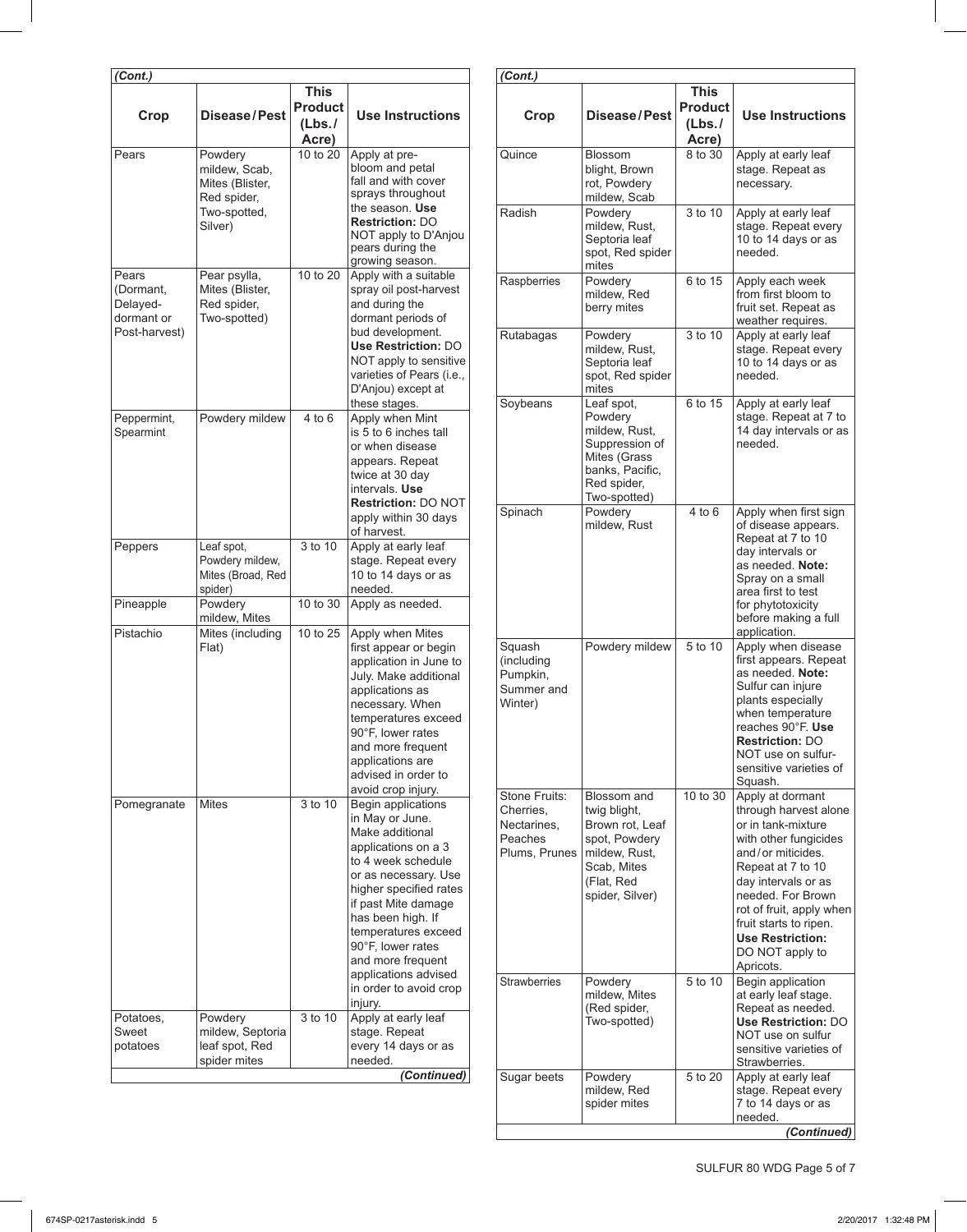| (Cont.)   |                                                                                           |                                                   |                                                                                                                                                                                                                                                                       |
|-----------|-------------------------------------------------------------------------------------------|---------------------------------------------------|-----------------------------------------------------------------------------------------------------------------------------------------------------------------------------------------------------------------------------------------------------------------------|
| Crop      | Disease/Pest                                                                              | <b>This</b><br><b>Product</b><br>(Lbs.1)<br>Acre) | <b>Use Instructions</b>                                                                                                                                                                                                                                               |
| Sugarcane | Mites (Atlantic,<br>Banks grass,<br>Pacific, Red<br>spider, Two-<br>spotted)              | 8 to 15                                           | Apply when pest<br>pressure is imminent.<br>Repeat applications<br>as necessary.                                                                                                                                                                                      |
| Tomatoes  | Powdery<br>mildew. Two-<br>spotted mites<br><b>Russet mites</b>                           | 3 to 10<br>10 to 20                               | Begin application<br>when symptoms first<br>appear. Thorough<br>coverage is required.                                                                                                                                                                                 |
| Turnips   | Powdery<br>mildew, Rust,<br>Septoria leaf<br>spot, Red spider<br>mites                    | 3 to 10                                           | Apply at early leaf<br>stage. Repeat every<br>10 to 14 days or as<br>needed                                                                                                                                                                                           |
| Walnuts   | Mites (Almond,<br>Broad.<br>European red,<br>Pacific Mite.<br>Red spider,<br>Two-spotted) | 10 to 20                                          | Apply throughout the<br>season as needed.<br><b>Note:</b> Some varieties<br>of Walnuts are<br>sensitive to sulfur<br>sprays under certain<br>conditions. Use<br><b>Restriction: DO NOT</b><br>apply unless Walnut<br>varieties are known to<br>be tolerant of sulfur. |

# ORNAMENTALS AND TURF

| <b>Ornamentals</b> | Disease/    | <b>Rate of This</b> | <b>Use</b>          |
|--------------------|-------------|---------------------|---------------------|
|                    | <b>Pest</b> | <b>Product</b>      | <b>Instructions</b> |
| Alder, Asters,     | Powdery     | 3 to 10 lbs./Acre   | Begin application   |
| Azalea,            | mildew      | (By ground)         | when disease first  |
| Buttonbush.        |             |                     | appears. Repeat     |
| Calendula,         |             | 3 to 20 lbs./Acre   | at 5 to 10 day      |
| Carnations.        |             | (By air)            | intervals.          |
| Catalpa,           |             |                     |                     |
| Cherry laurels,    |             |                     |                     |
| Chrysanthemum,     |             |                     |                     |
| Cosmos,            |             |                     |                     |
| Crepe myrtle,      |             |                     |                     |
| Dahlia, Daisy,     |             |                     |                     |
| Delphinium,        |             |                     |                     |
| Dogwood,           |             |                     |                     |
| Euonymus,          |             |                     |                     |
| Gladiolus,         |             |                     |                     |
| Golden fleece.     |             |                     |                     |
| Hibiscus,          |             |                     |                     |
| Hollyhock,         |             |                     |                     |
| Honeysuckle,       |             |                     |                     |
| Horse chestnut,    |             |                     |                     |
| Hydrangea,         |             |                     |                     |
| Lady's mantle,     |             |                     |                     |
| Ligustrum,         |             |                     |                     |
| Lilac, Linden,     |             |                     |                     |
| Matrimony vine,    |             |                     |                     |
| Phlox, Poplar,     |             |                     |                     |
| Rhododendron,      |             |                     |                     |
| Sage, Silver vine, |             |                     |                     |
| Smilax, Spiraea,   |             |                     |                     |
| Stag horn sumac,   |             |                     |                     |
| Sunflowers,        |             |                     |                     |
| Sweet peas,        |             |                     |                     |
| Sycamore,          |             |                     |                     |
| Trumpet vine,      |             |                     |                     |
| Verbena, Violets,  |             |                     |                     |
| Willow, Witch      |             |                     |                     |
| hazel, Zinnia      |             |                     |                     |
|                    |             |                     | (Continued)         |

| (Cont.)                                                                                                                                |                                                           |                                                                   |                                                                                                                                                                                                                                                                                                                                                                                           |
|----------------------------------------------------------------------------------------------------------------------------------------|-----------------------------------------------------------|-------------------------------------------------------------------|-------------------------------------------------------------------------------------------------------------------------------------------------------------------------------------------------------------------------------------------------------------------------------------------------------------------------------------------------------------------------------------------|
| Ornamentals                                                                                                                            | Disease/<br><b>Pest</b>                                   | <b>Rate of This</b><br><b>Product</b>                             | <b>Use</b><br><b>Instructions</b>                                                                                                                                                                                                                                                                                                                                                         |
| Arborvitae,<br>Carnations,<br>Cedars.<br>Chrysanthemums,<br>Clematis,<br>Hydrangea,<br>Roses,<br>Snapdragon,<br>Sweetpeas              | Red spider<br>mites                                       | 3 to 10 lbs. per<br>100 gals. of<br>water                         | Begin application<br>when disease<br>and/or pest first<br>appear. Repeat<br>at 5 to 10 day<br>intervals.                                                                                                                                                                                                                                                                                  |
| Aster, Carnations,<br>Chrysanthemum,<br>Roses,<br>Snapdragon<br>Calendula,<br>Cherry laurels,<br>Clematis,<br>Columbine,               | Rust<br>Leaf spot                                         | 3 to 10 lbs. per<br>100 gals. of<br>water                         | Begin application<br>when disease<br>and/or pest first<br>appear. Repeat<br>at 5 to 10 day<br>intervals.                                                                                                                                                                                                                                                                                  |
| English ivy,<br>Foxglove,<br>Hollyhock,<br>Hydrangea,<br>Petunia, Phlox,<br>Sage, Smilax,<br>Snapdragon<br>Hydrangea                   | <b>Bortytis</b>                                           |                                                                   |                                                                                                                                                                                                                                                                                                                                                                                           |
|                                                                                                                                        | blight                                                    |                                                                   |                                                                                                                                                                                                                                                                                                                                                                                           |
| Roses                                                                                                                                  | Black spot,<br>Powdery<br>mildew,<br>Two-spotted<br>mites | 3 to 10 lbs./Acre<br>(By ground)<br>3 to 20 lbs./Acre<br>(By air) | Apply when<br>disease and/or<br>pest first appear.<br>Repeat at 5 to<br>10 day intervals.<br>Ensure complete                                                                                                                                                                                                                                                                              |
|                                                                                                                                        |                                                           |                                                                   | coverage.                                                                                                                                                                                                                                                                                                                                                                                 |
| <b>Turf and</b><br>Grass                                                                                                               | Disease/<br>Pest                                          | <b>This Product</b><br>(Lbs./Acre)                                | <b>Use</b><br><b>Instructions</b>                                                                                                                                                                                                                                                                                                                                                         |
| Commercial<br>Turf (including<br>but not limited<br>to Commercial<br>lawns, Golf<br>courses, Grass<br>grown for Seed<br>and Sod farms) | Powdery<br>mildew,<br>Rust                                | 3 to 10                                                           | Apply as<br>preventative<br>treatment when<br>conditions favor<br>disease or begin<br>applications at<br>the very first<br>sign of disease<br>as these are<br>explosive<br>diseases and<br>very difficult to<br>control once<br>established.<br>Repeat<br>applications<br>as needed.<br>Tank-mixing<br>with systemic<br>fungicides will<br>improve control<br>and help in<br>a resistance |
|                                                                                                                                        |                                                           |                                                                   | management<br>program with<br>these fungicides.<br>(Continued)                                                                                                                                                                                                                                                                                                                            |